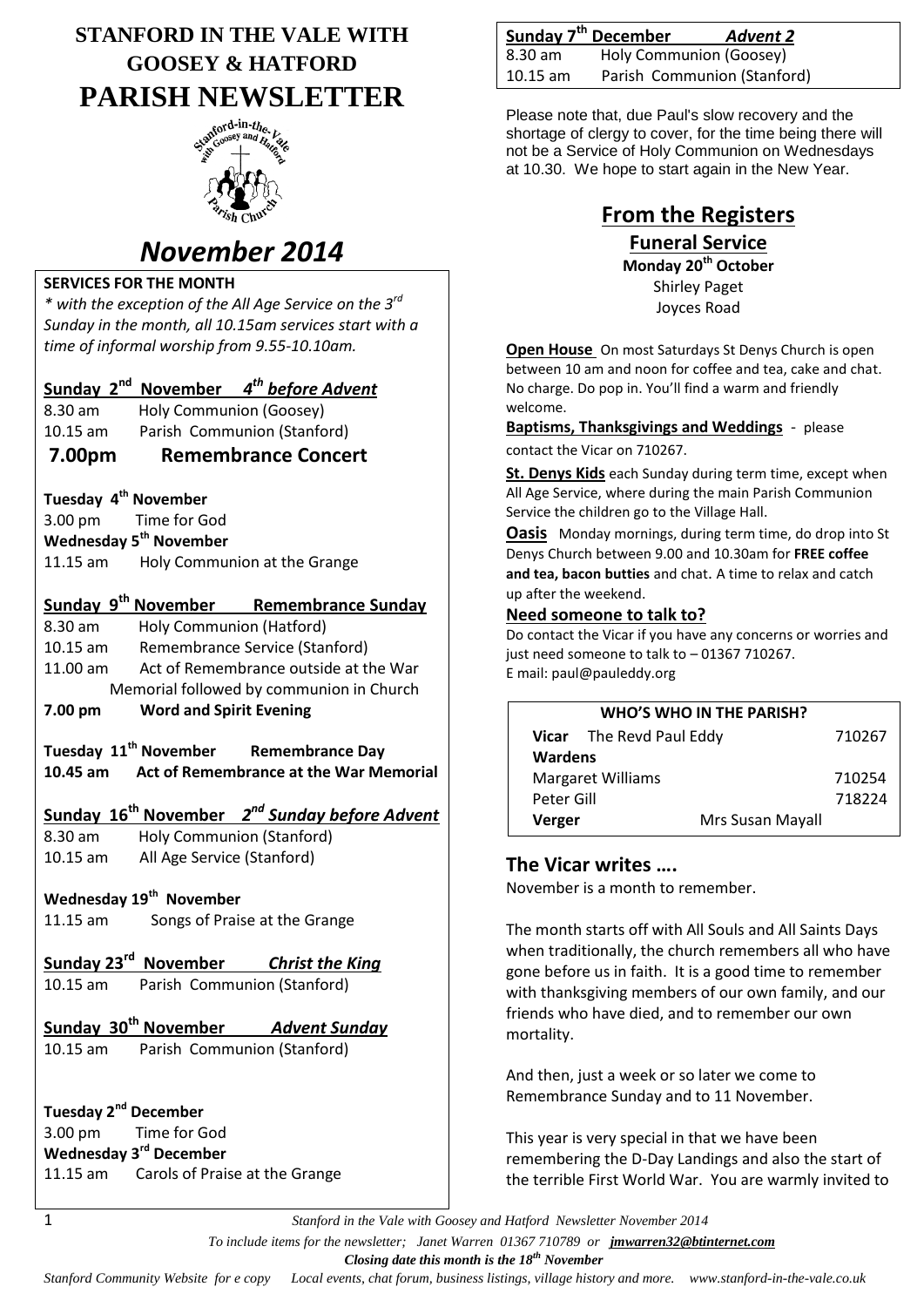join us in church for the **Remembrance Sunday Service at 10.15am on 9 November, and/or gather around the War Memorial for 11am.** You are also welcome to join us on **11 November for the Act of Remembrance at the War Memorial, starting 10.50am**, which will be an intergenerational Act with the village primary school pupils taking part.

As we remember with thanksgiving all who gave their lives for our freedom in past wars, let us also remember the current conflicts around the world and pray for the safety of our armed forces, not only in the troubled Middle East, but also helping with the Ebola Crisis.

The sacrifice and responsibility of so many has been passed on to all of us to pray and work for peace. Let us recommit ourselves afresh this November.

Yours Paul

# **Neighbourhood Plan (NP) Update**

#### **General Progress:**

A very small team is doing a huge amount of work on your behalf and a considerable amount of time and effort is going in to the production of a Neighbourhood Plan (NP) we hope will deliver on the Vision & Objectives you have voted for, and protect and enhance our Village for current residents and future generations.

We hope our website is keeping you updated with progress at **[www.sitvnp.com](http://www.sitvnp.com/)** Please visit this site regularly to find more information about the NP process, survey results, future public consultation events and meeting dates, Minutes and Agendas. There is still a huge amount of work to do and we're continually updating the site with documents and photos, so please be patient but feel free to let us know if there are any improvements we could make (email: info@sitynp.com). You can see and download the full summary of the comprehensive questionnaire survey from earlier in the year and various other documents, including questions answered by the VWHDC.

Further comment received from you at the September (26/27th) public consultation events held in the Village Hall is assisting us in presenting more evidence for the draft Neighbourhood Plan. We have also had several dialogues and meetings with Vale of White Horse District Council (VWHDC), with Developers and with local landowners all aimed at better understanding their objectives and making the views of local residents clear to them. We are also completing a comprehensive assessment of all land in the Parish to understand the likely future land use and it's suitability for various possible uses. More will be published on this in due course.

#### **Housing Needs Survey:**

Every household should have received the Oxfordshire Rural Housing Council (ORCC) Housing Needs Survey which we have asked you to complete. ORCC are a completely independent body and all the data collected is anonymous and will only be handled and processed by them. The summary results will be communicated on th[e www.sitvnp.com](http://www.sitvnp.com/) website and by other means during November. They will help inform us what types of houses are required in our village and parish to accommodate all our residents and their future needs, whether that is self-build ambitions, downsizing, upsizing, retirement and affordable homes, renting or buying.

> **IMPORTANT: if your survey has not been collected yet or you were out when we called to collect it, or if you would just prefer, please seal it in the envelope provided and put it in the Black Box at the Coop by 4/11/14 at the latest. Thank you.**

#### **Local Plan update:**

Early in 2014 Vale of White Horse District Council (VWHDC) proposed a "Strategic Site" for 290 new homes west of the A417. Your Neighbourhood Plan Steering Committee and Parish Council lobbied to get this number reduced and in response VWHDC have now proposed a reduction to 200 homes. We know that the majority of you will still be very unhappy with such a high number (and this is on top of the 73 new David Wilson homes currently under construction by The Horse & Jockey and on top of other pending planning applications and any new applications that developers may be successful with.) You can still object to this 200 home site when VWHDC carries out its own Public Consultation in November. Check for details at [www.whitehorsedc.gov.uk](http://www.whitehorsedc.gov.uk/)

However, even if there is a lot of opposition, the 200 home site may still be imposed upon us so we should hope for the best but plan for the worst. We believe VWHDC will be influenced by the results of a Public Consultation. Therefore there is a **last opportunity** to influence how the site looks and what benefits the Parish may get if we must have a Strategic Site. We must act fast to submit our views back to VWHDC before a mid-December deadline.

Your Neighbourhood Plan Steering Committee have considered many options for the 200 home site. We need to know which are the most preferred so we can ensure VWHDC understand your views. We have therefore organised the following activity:

**Saturday 1st November - Public Exhibitions (these will run for 3 weeks).** See and comment on the options at any of the following three locations:

Football Club (Cottage Rd) Huddle Café (High Street)Horse & Jockey (A417)

**Sunday 23rd November - Public Meeting and Vote:** A 2 hour meeting will start at 4pm in the Hall. There will be a presentation and Q&A session followed by an opportunity to vote on your preferred options.

#### **IMPORTANT – if you wish to vote you MUST attend this meeting.**

It's Your Village / Parish - please give us your support - Neighbourhood Plan Steering Committee

2 *Stanford in the Vale with Goosey and Hatford Newsletter November 2014*

 *To include items for the newsletter; Janet Warren 01367 710789 or jmwarren32@btinternet.com*

 *Closing date this month is the 18th November*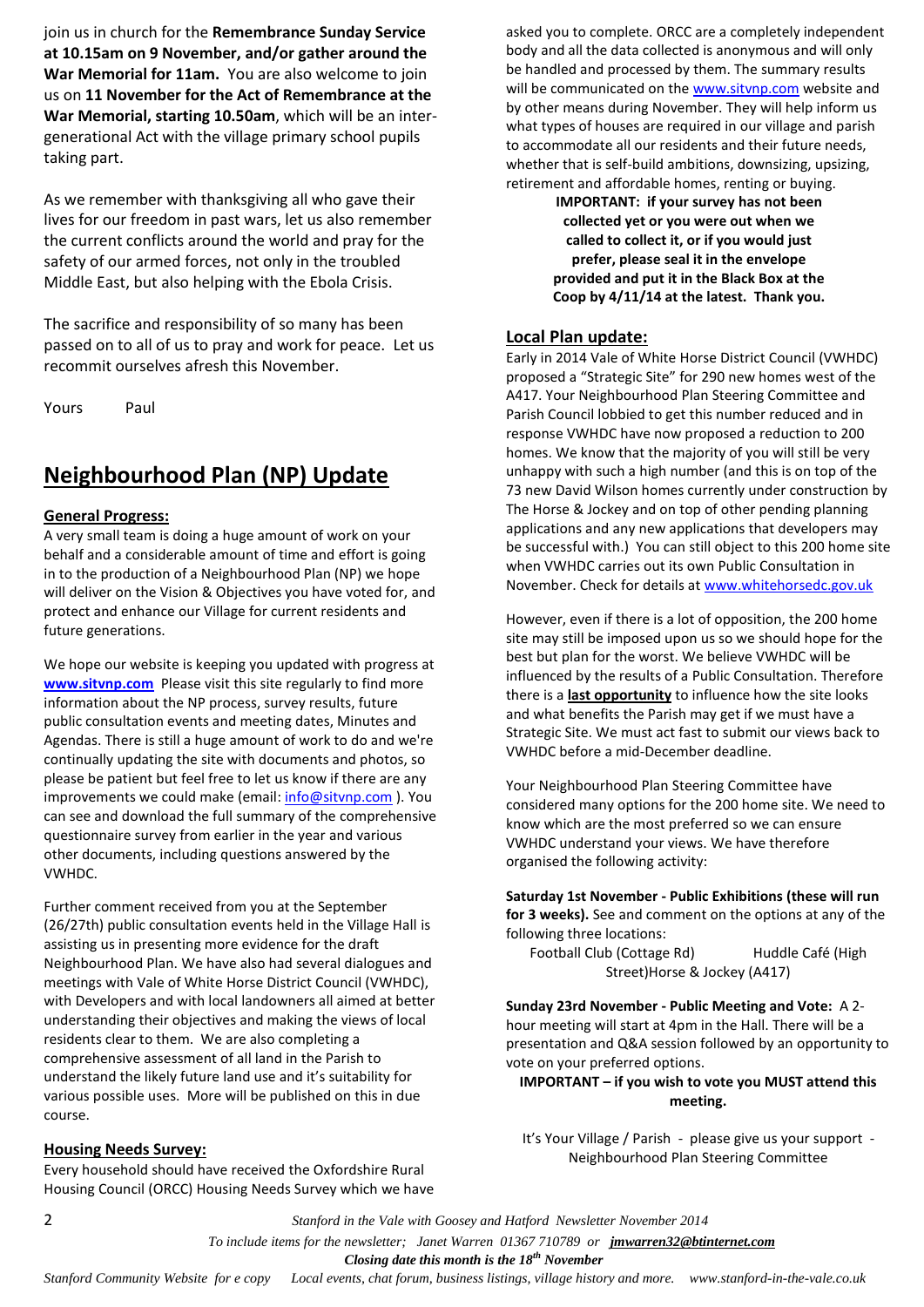#### **Dogs worrying sheep**

A flock of sheep at Foxfield Farm off Ware Road has been chased and savaged by a dog. Four sheep had injured legs ,two had been badly bitten and were bleeding from wounds.

Any dog of any breed can potentially worry sheep and cause severe injury and death.

**Please keep all dogs on a lead when on footpaths in or near a field where there are livestock.**

The landowner can legally shoot a dog which is seen to be worrying livestock.



**Songs for Choir and Audience**

## **BIG KNIT**

Just a reminder - collection day for the Age UK 'bobble hats' is **MONDAY 3rd NOVEMBER 2.00pm - 4.00pm**

**at** 

**16 Hunters Field** Tea and cakes to celebrate! Further info: 710724

### **Stay and Play session Every Monday in the large Village Hall 1:00 – 2:30pm**

Open to families with children under 5 years of age. Come and join us for some fun and meet some new friends. We offer support and advice to all families so pop in and see us.

1<sup>st</sup> Monday of the month there is a health visitor attending for any health issues or baby weighing. Contact Kat Culverwell at Action for Children on 01865 820751 [kat.culverwell@actionforchildren.org.uk](mailto:kat.culverwell@actionforchildren.org.uk)

**The next Parish Council Meeting Is on Wednesday 5th November 2014 7.30pm in the Small Village Hall** All Villagers welcome

**Monday November 10th 2014 Stanford Art Group are meeting in the Village Small Hall at 7.15pm** "Colour in our World" Talk and workshop led by Wendy Nicholls. Come and enjoy a fun evening. Refreshments provided. Bring with you colour pencils/crayons/felt tips/ pastels and A4 paper and ruler. All welcome, visitors £4, for more info 01367 710754

**STANFORD IN VALE AND DISTRICT LOCAL HISTORY SOCIETY** Tuesday, **11 th November,** at Stanford Village Hall, Small Hall Start time **7:45 p.m. Title**: THE HISTORY OF ENGLISH CHURCH EMBROIDERY – from 916 AD to the present **Speaker**: SUELLEN PEDLEY Visitors welcome (£2 entrance) Refreshments and raffle Further information: Contact Phil Morris, 01367 710285

## **Cast On! Knitting Group**

What? Fun, friendly and free knitting group. Why? Share your hobby, learn new skills, meet new friends.

Where? The Horse and Jockey. When? **Every 2nd and last Wednesday evening of the month, 12th and 26th November, from 7pm-9pm(ish).**

## **Knitting at Huddle**

What? A new daytime knitting group. Why? Share your hobby, learn new skills, meet new friends. Where? Huddle Café. When? Every Wednesday morning from 10am-12pm. For more information please contact [caston@tlkc.co.uk](mailto:caston@tlkc.co.uk) or call 710362

3 *Stanford in the Vale with Goosey and Hatford Newsletter November 2014*

 *To include items for the newsletter; Janet Warren 01367 710789 or jmwarren32@btinternet.com*

 *Closing date this month is the 18th November*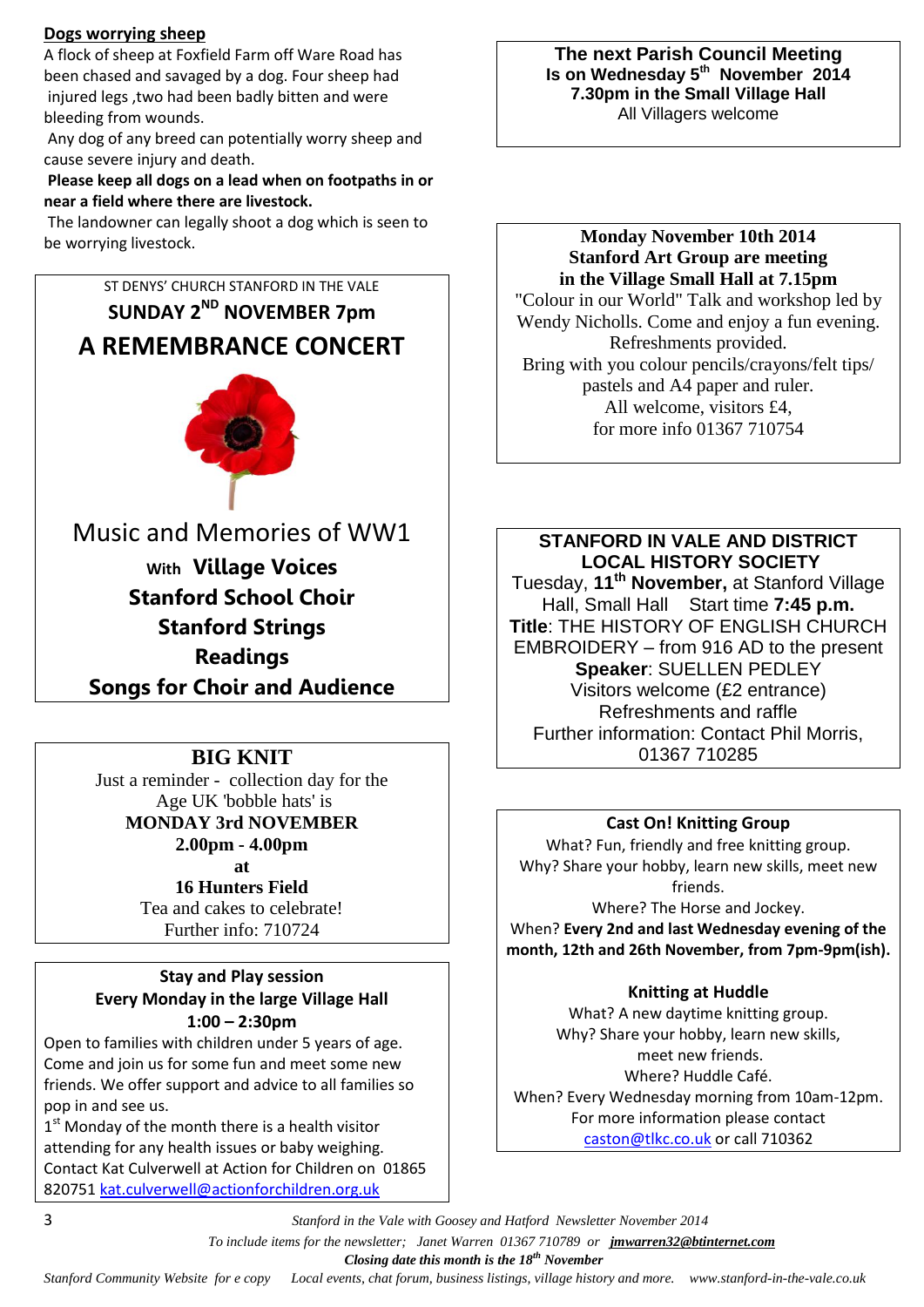### **Stanford Volunteer Taxi Service**

A reminder that Sue Ward is the organiser of the Volunteer Taxi Service, so if you need transport for a medical appointment please phone her **on 01367 710255** This service is ONLY for people living in Stanford in the Vale. There is always a need for more volunteer drivers.

Maybe you could help with this too.



#### **THE UNIVERSITY OF THE THIRD AGE Faringdon & District U3A Thursday 13th November 2014 2.30pm CORN EXCHANGE, FARINGDON**

"Britain and Europe : What next? This year and next will see various Elections which will highlight the importance of the question. Today 's speaker is Jonathan Scheele who held the first EU Visiting Fellowship at St. Anthony's college in Oxford in 2009-2010. He has recently come to the end of a second Fellowship there. For most of his career he has held significant posts in the European Commission there.

Further information from Sylvia Bowley (Chairman) 01367 241296. faringdondistrictu3a.wordpress.com

### **Christmas Fairtrade Stall Saturday 15 th November 10 am – noon St Denys Church**

Come and buy your Fairtrade Christmas cards! We will have small gift items and treats, as well as the usual Fairtrade staples. If we don't have what you're looking for, we can order other Traidcraft products; contact Zoë tel: 710705. There will be no stall in December

**Stanford in the Vale Village Hall Grand Quiz Night Saturday 15th November** £16.00 per team of 4 if prior notice given. Or £20.00 at the door, both including ploughman's

Doors open at 7 for 7.30pm Bar and raffle Contact: J. Greenwood 01367 710578

# *Sunday 16th November, 6:00pm* **Amphion**

**Mozart** Piano Quartet, K.478

### **Beethoven** Septet in E♭**,** Op.20

Jake Rea, violin- Laura Holt, viola Gabriel Amherst, cello- Richard Dalling, double bass Tim Payne, clarinet- Oliver Galletta, bassoon Julian Faultless, horn- Olivia Payne, piano

#### **St. Denys' Church, Stanford in the Vale**

Tickets £15/£10 (from Vogue Hairdressing, 28 High St, Stanford in the Vale or available at the door) **All proceeds to Cancer Research UK**

#### **STANFORD IN THE VALE WOMEN'S INSTITUTE will meet in the Village Hall at 7.30p.m. on 19th November** where Simeon Courtie will give a talk entitled "Beatnik Beatles

## **St Denys Church Christmas Bazaar on Saturday 22nd November in Stanford Village Hall from 11.30 am - 2.00pm**

Lovely Homemade Lunches, Gifts, Christmas Fayre, Jewellery, Toys and Books plus Christmas raffle

Pay an early visit to Father Christmas in his Grotto Contact Janet – 01367 710789

#### **Stanford-in-the-Vale Gardening Club**

The next meeting will be on **Wednesday 26 th November 2014** in the large hall of the Village Hall at 7.30pm It will be our annual AGM and social evening A bring and share finger buffet and a raffle Visitors £3.00 Further information from Rosemary Packer tel. 01367 710445

4 *Stanford in the Vale with Goosey and Hatford Newsletter November 2014*

 *To include items for the newsletter; Janet Warren 01367 710789 or jmwarren32@btinternet.com*

 *Closing date this month is the 18th November*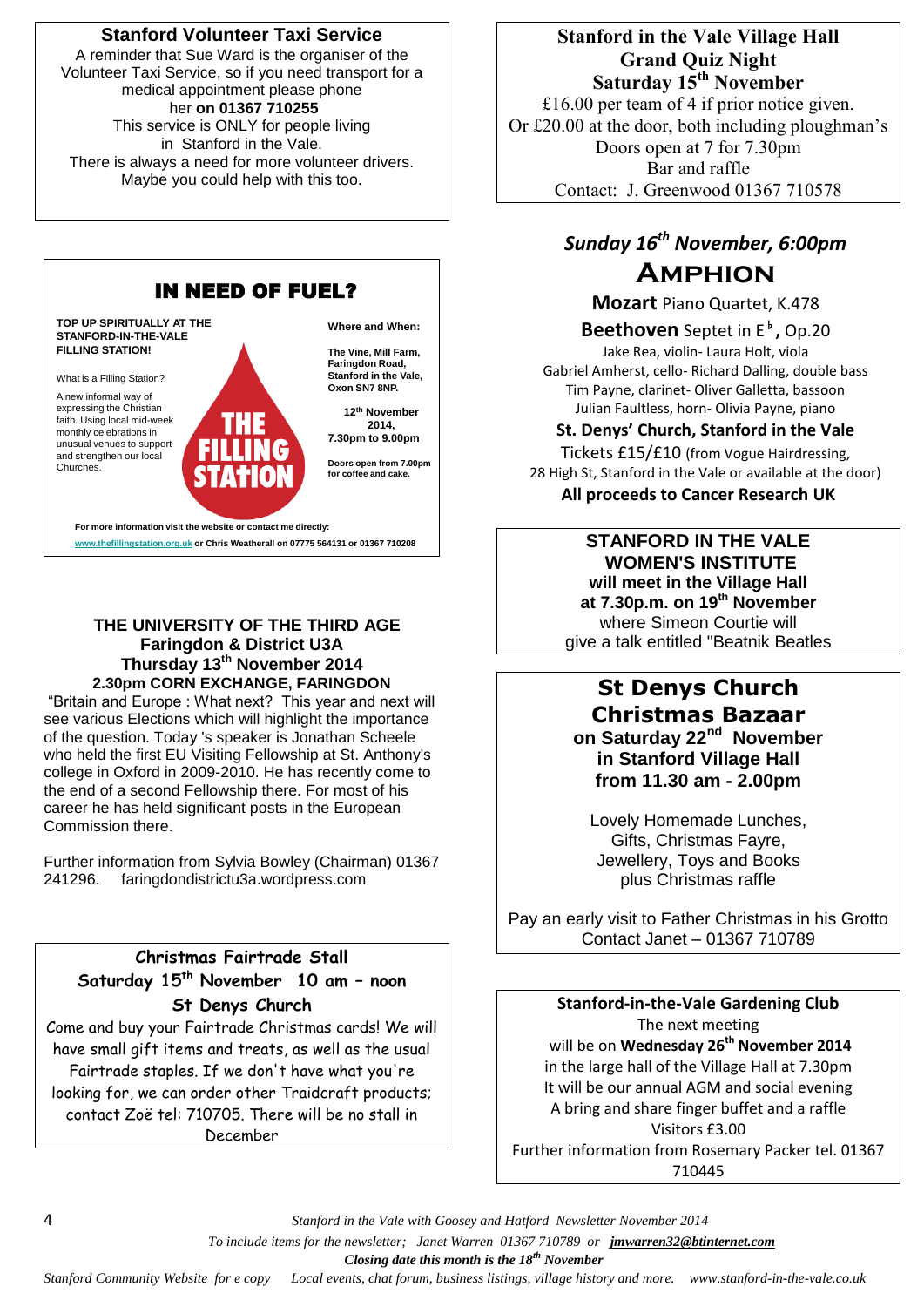**CHRISTMAS 'J' TEAM St Denys Church Saturday 29th November** 10.00am – 12.30pm Children aged 5 - 11 yrs Come join in lots of Christmas Craft, Singing & fun

## **Christmas Craft Fair 2-5pm Saturday 29th November Stanford in the Vale Village Hall In aid of Stanford in the Vale Pre-school. Registered Charity No. 1137534**

After our Hugely Successful 2113 Fair you are once again warmly invited to our Fantastic Family Christmas Event! Shop for some wonderful, high quality Christmas gifts, treats and products made by artisan crafters and businesses.

Then let your little ones make beautiful gifts and decorations in our dedicated "Little Crafters" area. Relax and soak up the atmosphere while enjoying some delicious homemade refreshments.

Don't forget to come and visit Santa in his grotto. For all enquiries contact Chrissy on 07733113216

# **Advance Notices**

**Stanford in the Vale Village Hall Christmas Bingo Wednesday 3 December 2014**

Doors open at 7 for Eyes-down at 7.30pm **Cash prize for Last House** Bar and raffle Contact: J. Greenwood 01367 710578

**Sunday 7th December 5.00 pm Lighting of the Tree in St Denys Churchyard,** followed by the singing of Carols and hot refreshments.

## **November – Stanford Pre-school News**

The children have settled in well and have enjoyed learning about, and mixing colours. We have been on shape hunts in the park and listening walks around the village. This is the first part of the phonics program that we complete with the older children over the year.

This term we look forward to splashes of colour as the children make firework pictures and learn about safety for Bonfire night. The children will learn about animals and how to care for them and we will have some special animal visitors to pre-school. Children will make their own spoon puppet animals and we look forward to lots of shows with their animals in our puppet theatre :o) There will also be a vets role play for the children to practise what they have learnt! We are going to look at rhyming and alliteration too through lots of stories and matching activities. This term we are also cooking apple crumble – yummy!

Thanks to everybody who came to our AGM on 16<sup>th</sup> October. We have had another great year. We bid a fond farewell to some of our longstanding committee who have been with us for some 5-6 years and we welcome some new members, especially our new chair Karin Williams-Cuss.

We hope you will all come to our **Christmas Craft Fair**. This is in the Village Hall **on November 29th from 2-5pm.** 



We are the School Council of Stanford in the Vale CE Primary School. Please read our school report below.

#### **Harvest Festival**

At the end of September, we held our Harvest Festival at the church. Each class shared some special work linked to Harvest. There was singing, poems, art work and prayers. Thank you to everyone

5 *Stanford in the Vale with Goosey and Hatford Newsletter November 2014*

 *To include items for the newsletter; Janet Warren 01367 710789 or jmwarren32@btinternet.com*

 *Closing date this month is the 18th November*